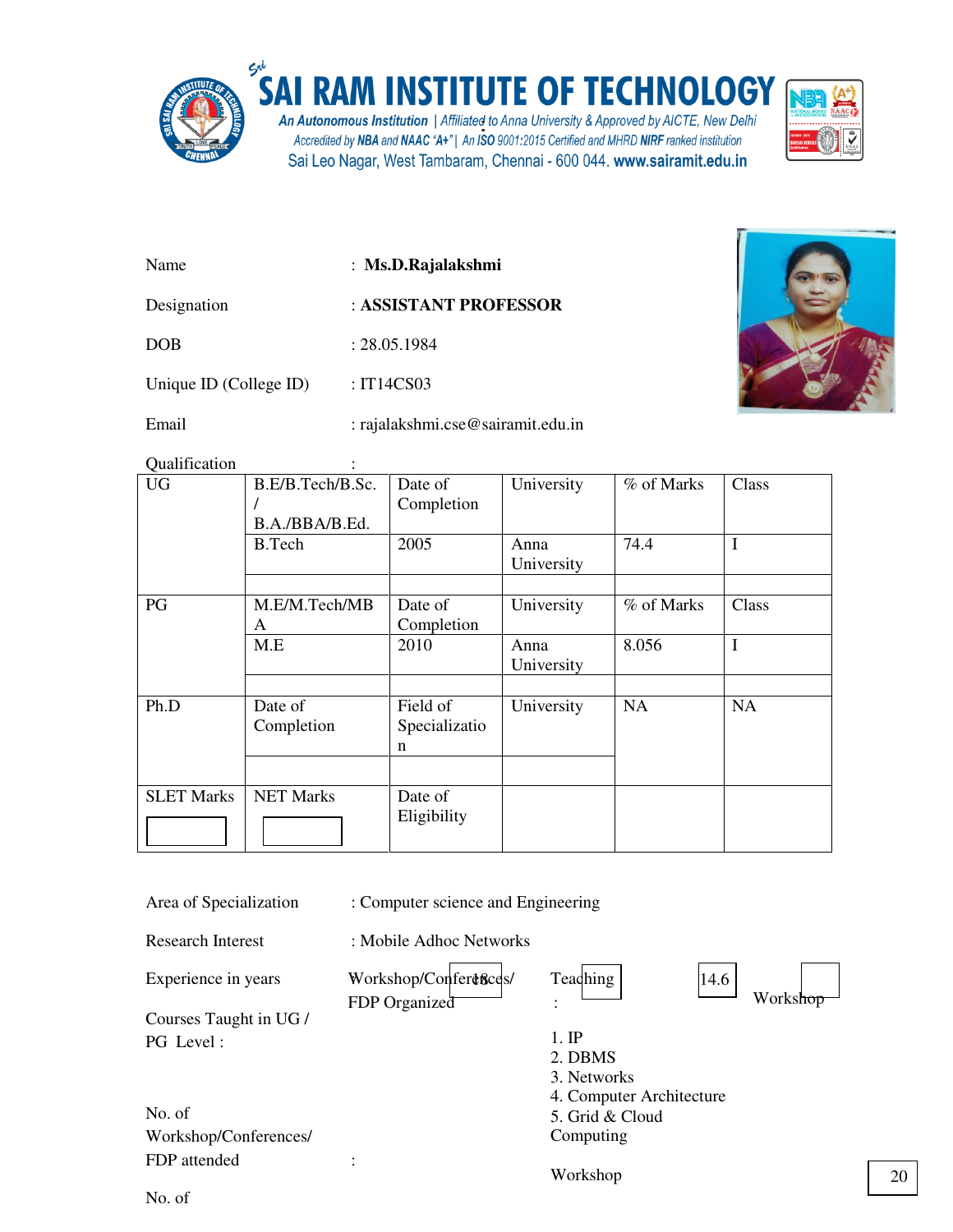Research Industry Others

| Conferences<br><b>FDP</b> | ◠ |  |
|---------------------------|---|--|
| Conferences<br><b>FDP</b> | ∸ |  |